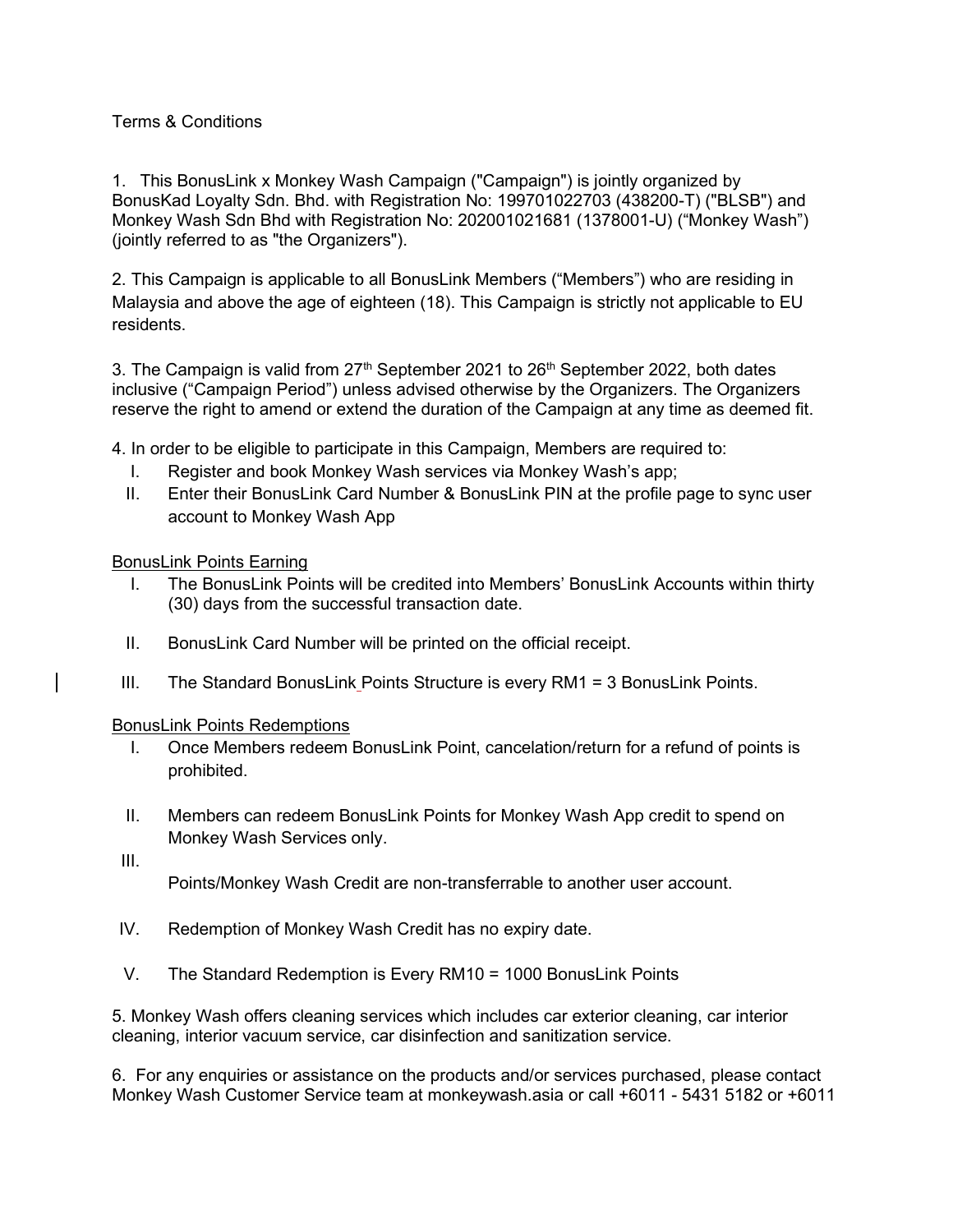- 5641 8728 (English & Mandarin). BLSB is not responsible for any actual products and/or services purchased by Members.

7. Other Monkey Wash Terms and Conditions apply. Click here for more information.

## General Terms and Conditions

1. By participating in this Campaign, Members are deemed to have read, understood and agreed to be legally bound by the Terms and Conditions of this Campaign as stated herein and any additional Terms and Conditions stipulated by the Organizers from time to time (as may be applicable) including all decisions of the Organizers in all matters without limitation or qualification related thereto.

2. All Organizers' decisions on all matters including but not limited to the eligibility of the Members and/or Campaign mechanics for this Campaign or in the event of any dispute shall be final and binding and no correspondence or appeals shall be entertained.

3. The Organizers reserve the absolute right, at any time, to verify the validity of any successful transactions and/or eligible Members at any point in time.

4. Retrospective claims by Members for the award of BonusLink Points will not be entertained. Any request by Members to provide their BonusLink Card Number and/or to be eligible for BonusLink Points after exiting the dedicated page in the relevant website or mobile application (as the case may be) will not be entertained. Only Members who fulfill the Campaign Terms and Conditions shall be eligible for the award of BonusLink Points.

5. The Organizers reserves the absolute right to revise the BonusLink Points to be awarded from time to time without any prior notice to any party including but not limited to the Members.

6. The Organizers reserve the right at their sole discretion to disqualify any Member and/or to retract or forfeit the award of BonusLink Points from any Member if they believe the Member has (singularly or jointly with any other Member) undertaken fraudulent practice and/or activities to earn the BonusLink Points or undertaken in any activities that are or may be harmful to this Campaign or to the Organizers.

7. The Organizers reserve the absolute right to cancel, terminate or suspend the Campaign with or without any prior notice and/or assigning any reason. For the avoidance of doubt, any cancellation, termination or suspension by the Organizers shall not entitle any party including but not limited to the Members to any claim or compensation against the Organizers for any and all losses and/or damages suffered or incurred as a direct or indirect result of the act of cancellation, termination or suspension.

8. The Terms and Conditions contained herein, as the same may be amended from time to time, shall prevail over any inconsistent terms, conditions, provisions or representations contained in any other promotional and/or advertising materials for the Campaign. In the event